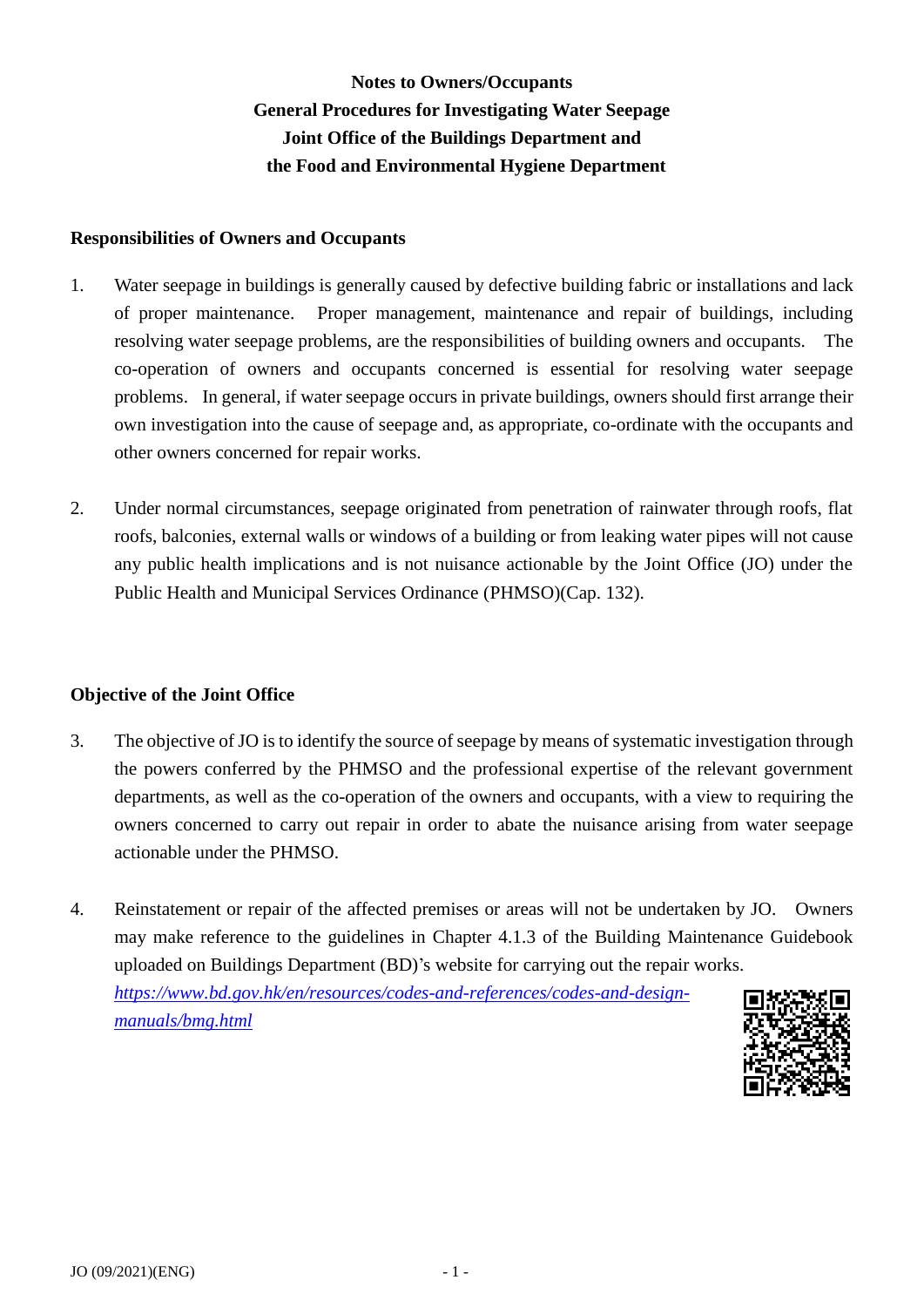#### **General Procedures**

- 5. Within 6 working days upon receipt of a report, JO staff will contact the informant to arrange an inspection to the affected premises. The informant should assist JO staff in arranging access to the that tends to conceal the seepage location in order to facilitate the investigation. affected premises or area, and remove any obstruction (e.g. false ceiling, personal belongings, etc.)
- 6. If water seepage nuisance is identified, JO staff will carry out investigation and non-destructive tests identify the source of seepage. For simple and straightforward cases with the co-operation of the owners and occupants concerned, JO normally will complete the investigation and tests and inform the informant of the outcome within 90 working days. If the investigation cannot be completed systematically at the premises suspected to have caused the seepage (suspected premises) so as to within 90 working days, JO will notify the informant of the investigation progress.
- 7. In the case that access to the suspected premises for investigation is denied, JO may apply for a warrant to effect entry into premises from the Court in order to proceed with the investigation and tests.
- 8. If the source of seepage causing nuisance is identified during the investigation, JO will issue a nuisance notice to the person concerned under the PHMSO, requiring the abatement of nuisance within a specified period of time. JO will instigate prosecution against non-compliance with the nuisance notice.
- 9. If the seepage becomes mild or improves significantly during investigation or the source of seepage cannot be identified after tests, the investigation of JO will cease. If there is no substantive evidence to prove any contravention of the provisions of the PHMSO, JO will have no legal basis to take any enforcement action.
- 10. If building / drainage pipe defects or wastage of water<sup>1</sup> caused by a defective water supply pipe is found during the investigation, JO will refer the case to BD or the Water Supplies Department (WSD), for follow-up and enforcement action in accordance with the Buildings Ordinance (Cap. 123) or the Waterworks Ordinance (Cap. 102) respectively.

<u>.</u>

 1 wastage of water. WSD will not intervene in a private dispute arising from a mild water seepage nuisance where there is no evidence of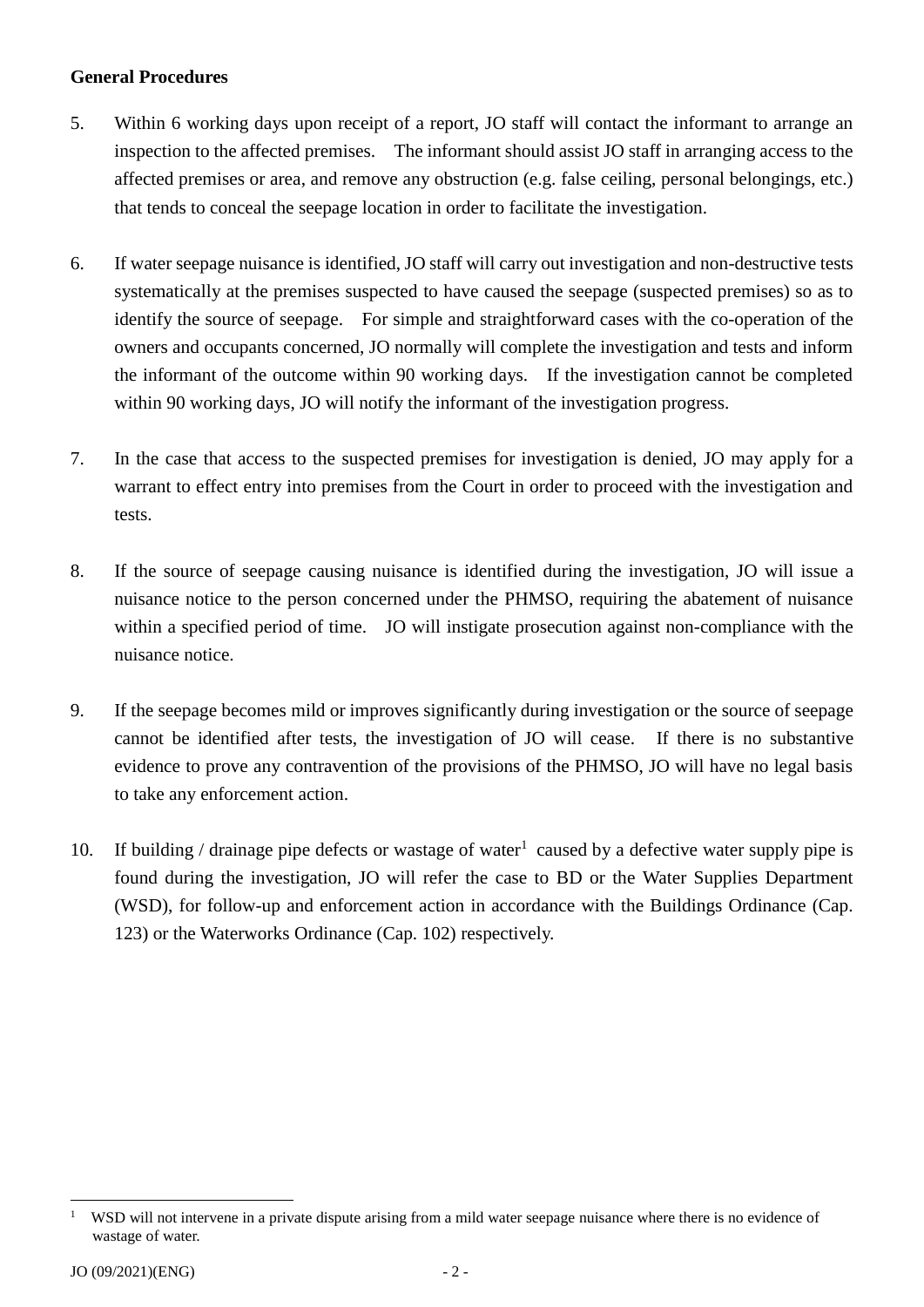#### **Investigating Water Seepage Problems**

11. In general, water seepage investigation will be conducted in 3 stages.

## *Stage I – Confirmation of Water Seepage Condition (by JO staff)*

 12. JO staff will visit the informant's premises to record the condition of the seepage location and other relevant information. If the moisture content of the seepage area is found equal to or exceeding  $35\%$ <sup>2</sup> and the seepage problem is suspected to have been caused by other premises, Stage II – Initial Investigation will be carried out.

### *Stage II – Initial Investigation (normally by JO staff)*

13. One or several of the following tests will be conducted, depending on the circumstances of the case:

| <b>Test method</b>                 | <b>Test location</b> | <b>Premises involved</b> | Time required <sup>3</sup> |
|------------------------------------|----------------------|--------------------------|----------------------------|
| <b>Moisture Content</b>            | Wall surface/ceiling | Informant's premises     | About 0.5 hour             |
| Monitoring (using                  |                      |                          |                            |
| moisture meter)                    |                      |                          |                            |
| Colour Water Test <sup>4</sup>     | Drainage outlet      | Suspected premises       | About 1 hour               |
| (using colour water <sup>5</sup> ) |                      |                          |                            |
| <b>Reversible Pressure</b>         | Water supply pipe    | Suspected premises and   | About 3 to 5               |
| Test <sup>6</sup>                  | and seepage area     | informant's premises     | hours                      |

 14. Normally, JO staff will visit the premises concerned once or twice for investigation and tests. For complicated cases (e.g. involving several bathrooms or seepage locations), multiple visits to the informant's premises and the suspected premises may be required for investigation, tests, reviews of test results or monitoring any changes in the seepage condition. If a case is so complicated that the source of seepage cannot be identified, JO will proceed to Stage III – Professional Investigation.

<sup>&</sup>lt;u>.</u>  $\overline{2}$ 

 $\overline{3}$ 

 $\overline{4}$ any seepage of colour water. JO will not investigate water seepage reports with moisture content below 35%.<br>Time required for each test may vary according to site condition.<br>Colour water will be poured into the drainage outlets. The seepage area in th

 $\overline{5}$ water outside the testing areas. Appropriate precautionary measures will be taken according to site circumstances and needs to avoid spillage of colour

 $\epsilon$  water dripping or moisture content will first be recorded. Then, the water supply mains at the suspected premises will be turned off and all taps will be turned on to drain off the water and release the pressure inside the pipes. The change in water dripping or moisture content will be monitored and recorded afterwards. The water supply mains at the suspected premises will then be turned on and all taps will be turned off to resume the pressure inside the pipes. The change in water dripping or moisture content will then be monitored and recorded again. Applicable to suspected leakage from water supply pipes and continuous water dripping in the seepage area. The rate of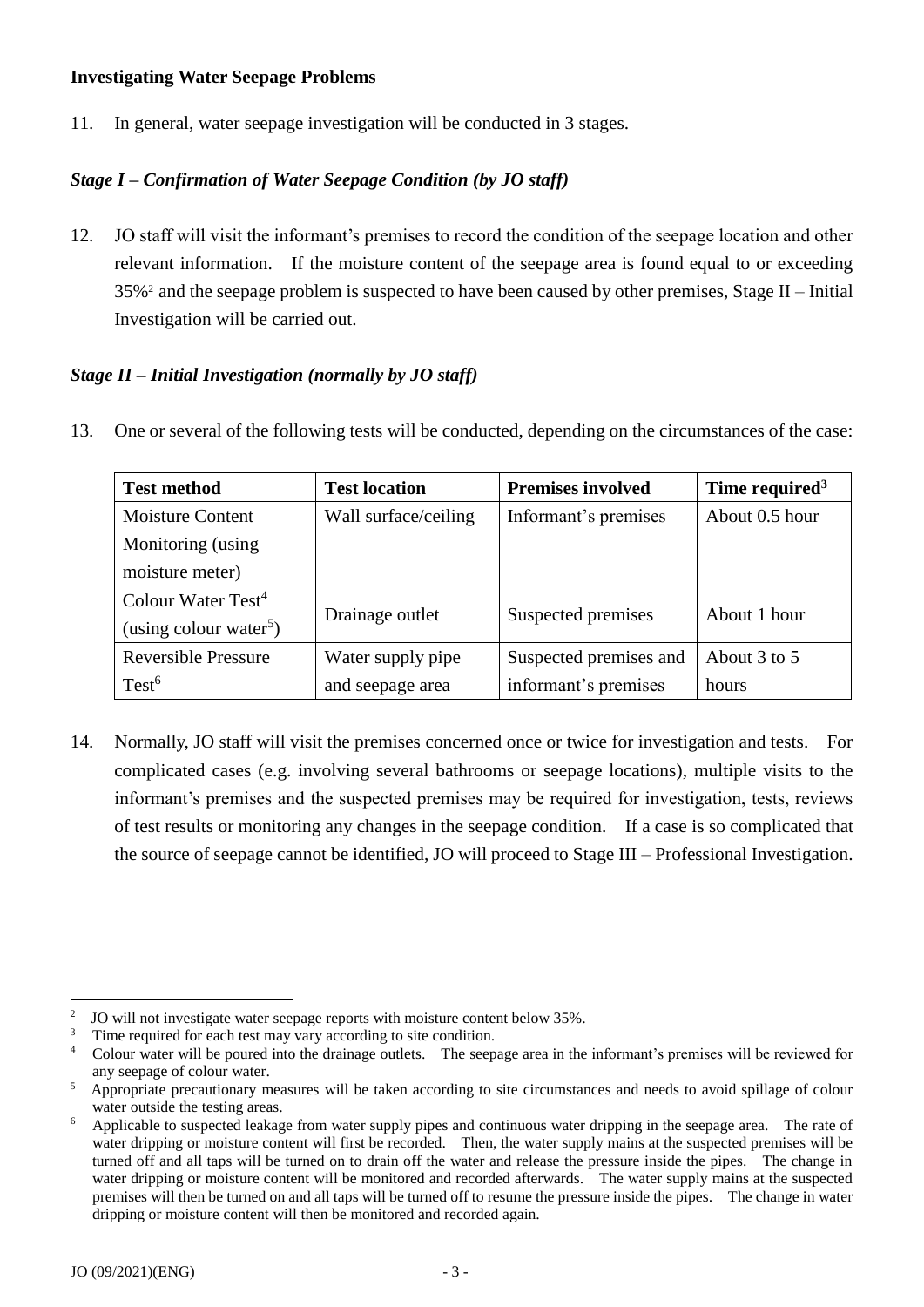## *Stage III – Professional Investigation (normally by JO's consultants)*

15. One or several of the following tests will be conducted, depending on the circumstances of the case:

| <b>Test method</b>                  | <b>Test location</b>   | <b>Premises involved</b> | Time required <sup>7</sup> |
|-------------------------------------|------------------------|--------------------------|----------------------------|
| <b>Moisture Content</b>             | Wall surface/ceiling   | Informant's premises     | About 0.5 hour             |
| Monitoring (using                   |                        |                          |                            |
| moisture meter)                     |                        |                          |                            |
| Ponding Test for Floor <sup>8</sup> | Floor slab of          | Suspected premises       | About 1 to 2               |
| (using colour water <sup>9</sup> )  | bathroom/shower        |                          | hours                      |
|                                     | compartment/kitchen    |                          |                            |
| Spray Test for Wall <sup>10</sup>   | Wall surface of bath   | Suspected premises       | About 15                   |
| (using colour water <sup>9</sup> )  | tub/shower tray/shower |                          | minutes                    |
|                                     | compartment            |                          |                            |
| <b>Reversible Pressure</b>          | Water supply pipe and  | Suspected premises and   | About 3 to 5               |
| Test (if not carried out            | seepage area           | informant's premises     | hours                      |
| in Stage II)                        |                        |                          |                            |

- 16. Normally, JO's consultants will visit the premises concerned once or twice for investigation and visits to the informant's premises and the suspected premises may be required for investigation, tests, tests. For complicated cases (e.g. involving several bathrooms or seepage locations), multiple reviews of test results or monitoring any changes in the seepage condition.
- 17. Before the visit, JO will issue a letter to inform the occupants of the premises concerned of the appointment of the consultant, the names and contact telephone numbers of the staff of JO and the consultant, and a sample of the consultant's staff card issued by JO. When visiting the premises concerned, the consultant's staff should bring along their staff cards for identification and verification by the public. The public may also contact JO and the consultant to verify the identification of the consultant's staff.

 Names and contact telephone numbers of consultants employed by JO for water seepage investigation can be downloaded from the website below:

*[https://www.bd.gov.hk/doc/en/resources/faq/Water\\_Seepage\\_Problem\\_](https://www.bd.gov.hk/doc/en/resources/faq/Water_Seepage_Problem_Consultants_List_e.pdf)  [Consultants\\_List\\_e.pdf](https://www.bd.gov.hk/doc/en/resources/faq/Water_Seepage_Problem_Consultants_List_e.pdf)* 



<u>.</u>

 $\overline{7}$ 

 $\mathbf{8}$  clear water after the test. Upon completion of the test, the seepage area in the informant's premises will be reviewed for any seepage of colour water. Time required for each test may vary according to site condition.<br>The drainage outlet will be plugged before the test. The test area will be flooded with colour water and cleaned with

 $\overline{9}$ water outside the testing areas. Appropriate precautionary measures will be taken according to site circumstances and needs to avoid spillage of colour

 $10<sup>-10</sup>$  the seepage area in the informant's premises will be reviewed for any seepage of colour water. Colour water will be sprayed on the walls of bath tub, shower tray or shower compartment. Upon completion of the test,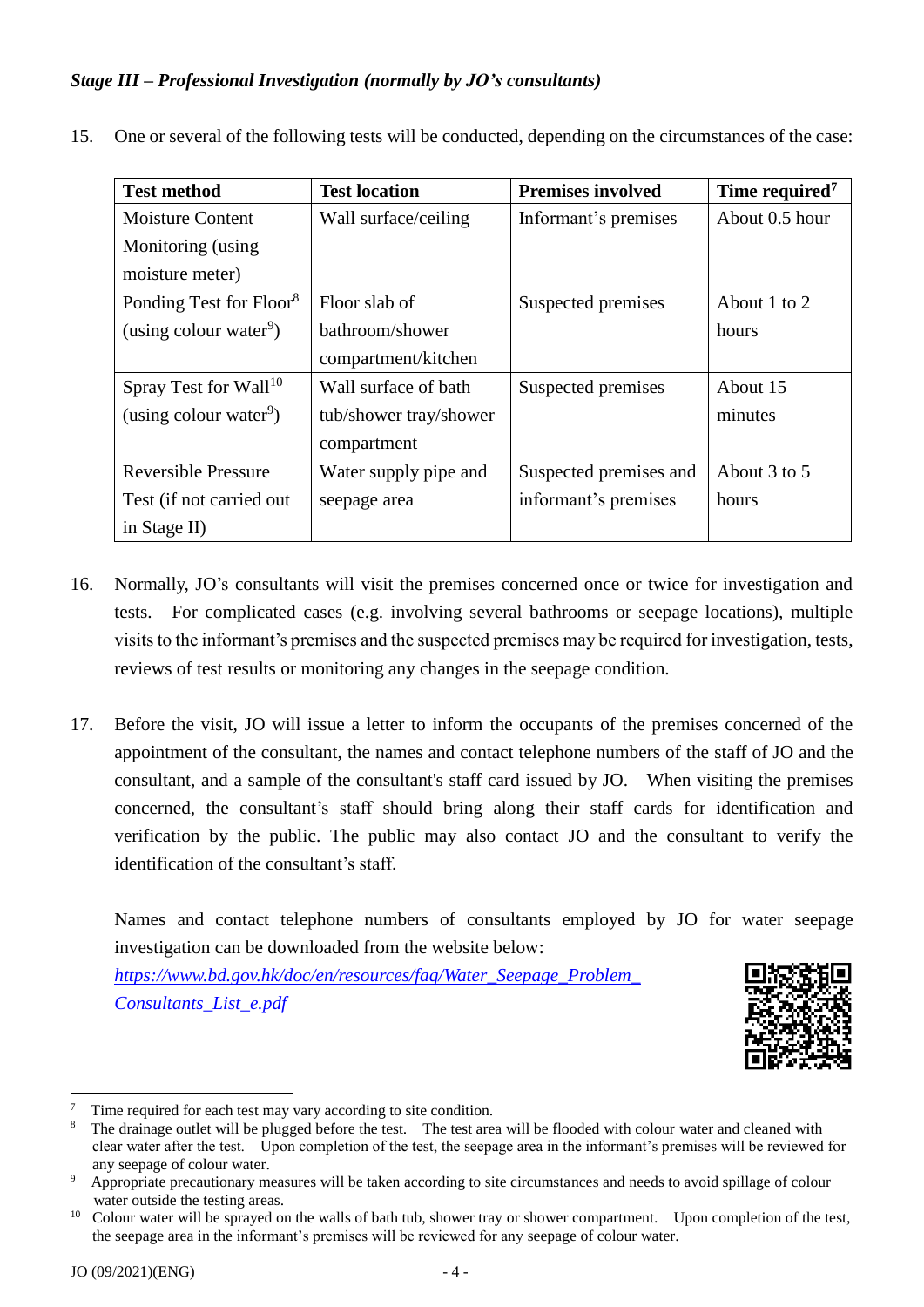# **Request for Copy of Investigation Report**

 18. If the owners concerned wish to obtain a copy of the water seepage investigation report, request may be made under the Code on Access to Information. The applicant should submit an application form to JO through mail or facsimile. The application form can be downloaded from the website below:

*<https://www.access.gov.hk/filemanager/content/howtomakeinfo/ati.pdf>*

 The addresses and facsimile numbers of JO are available at the Food and Environmental Hygiene Department (FEHD)'s website below.

*[https://www.fehd.gov.hk/english/comments/joint\\_offices.html](https://www.fehd.gov.hk/english/comments/joint_offices.html)* 

 For obtaining a copy of Stage I and II investigation report, the photocopying charges are listed on the FEHD's webpage below:

For obtaining a copy of Stage III investigation report, the photocopying charges are listed on BD's

*[https://www.fehd.gov.hk/english/department/code\\_on\\_access\\_info\\_proce.html](https://www.fehd.gov.hk/english/department/code_on_access_info_proce.html)* 

*[https://www.bd.gov.hk/en/resources/request-for-information/index\\_fees.html](https://www.bd.gov.hk/en/resources/request-for-information/index_fees.html)* 

# **Resolving Seepage Problems by Owners**

webpage below:

 19. Apart from seeking assistance from JO, owners or occupants may cooperate among each other to engage professionals/consultants for carrying out investigation to identify the source of seepage and problems. conducting necessary repair works to resolve the water seepage problems. Consultants/professionals are available in the market to provide services for investigating and resolving water seepage problems. The following hyperlinks are provided by the Hong Kong





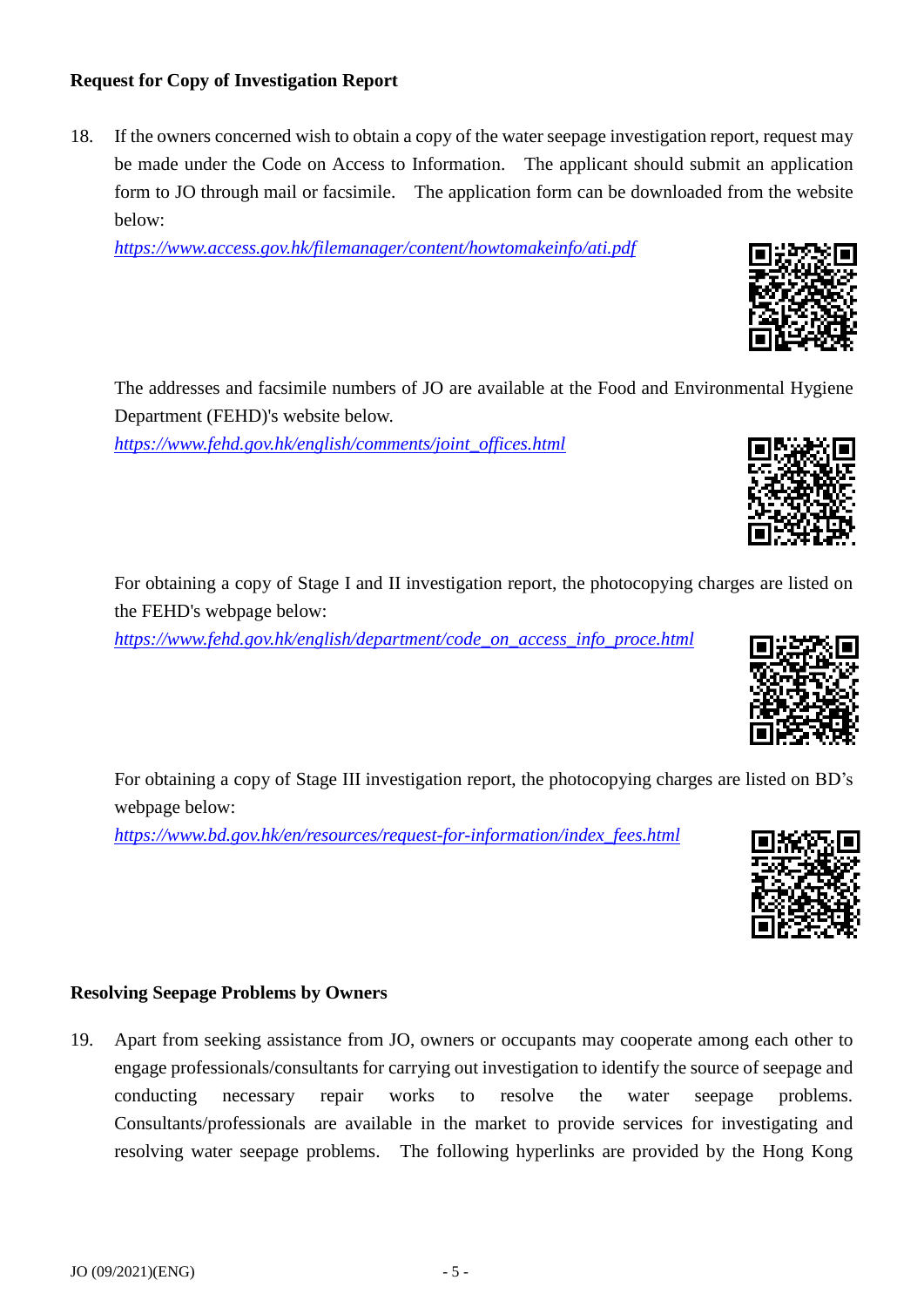List of Experts and Consultancy Firms providing Advice on Water Seepage Problems:

*[https://www.hkis.org.hk/hkis/general/bsd/companylist/BS%20](https://www.hkis.org.hk/hkis/general/bsd/companylist/BS%20Company%20List202206_11.pdf)  [Company%20List202206\\_11.pdf](https://www.hkis.org.hk/hkis/general/bsd/companylist/BS%20Company%20List202206_11.pdf)* 

 [List of Experts on Water Seepage Investigation:](http://www.hkis.org.hk/bsd/en/about_bsd_list_of_experts2.php) *<https://www.hkis.org.hk/en/experts.html?category=1>*

- 20. If water seepage problems involve the water supply system, owners may appoint a plumber licensed under the Waterworks Regulations (Cap. 102A) for checking the system and carrying out the necessary repair works. The Licensed Plumber Directory is available on WSD's webpage below: *<http://www.wsd.gov.hk/en/plumbing-engineering/licensed-plumbers/index.html>*
- 21. If necessary, owners may consider mediation or seeking legal advice on instigation of civil action as an alternative dispute resolution mechanism for resolving water seepage problems. Owners may also consider approaching the [Hong Kong International Arbitration Centre](http://hkiac.org/) (Tel: 2525 2381) to assist in mediation.

# **Assistance Schemes**

 22. The Integrated Building Rehabilitation Assistance Scheme (IBRAS) is a one-stop service to building owners. Home Renovation Interest-free Loan, Building Maintenance Grant Scheme for Needy Owners and Building Safety Loan Scheme under IBRAS are applicable to water seepage related repair works. Eligible persons may apply for a loan or subsidy for carrying out water coordinated by the Urban Renewal Authority, providing financial assistance and technical support seepage related repair works.



Institute of Surveyors (HKIS)<sup>11</sup>:

<sup>&</sup>lt;u>.</u> any matters regarding the lists, HKIS should be contacted. The lists are compiled, maintained and provided by HKIS. JO plays no part in the compilation of the lists and shall not be responsible for any inaccuracies in the lists nor any errors/incomplete information nor any loss or damage whatsoever arising out of or in connection with any information or the performance of the service providers in the lists. The service providers in the lists should neither be regarded as endorsed or recommended by JO nor implied that JO promotes their business. <sup>11</sup> Owners are responsible for making their own assessment of the information in the lists. Should there be any queries on